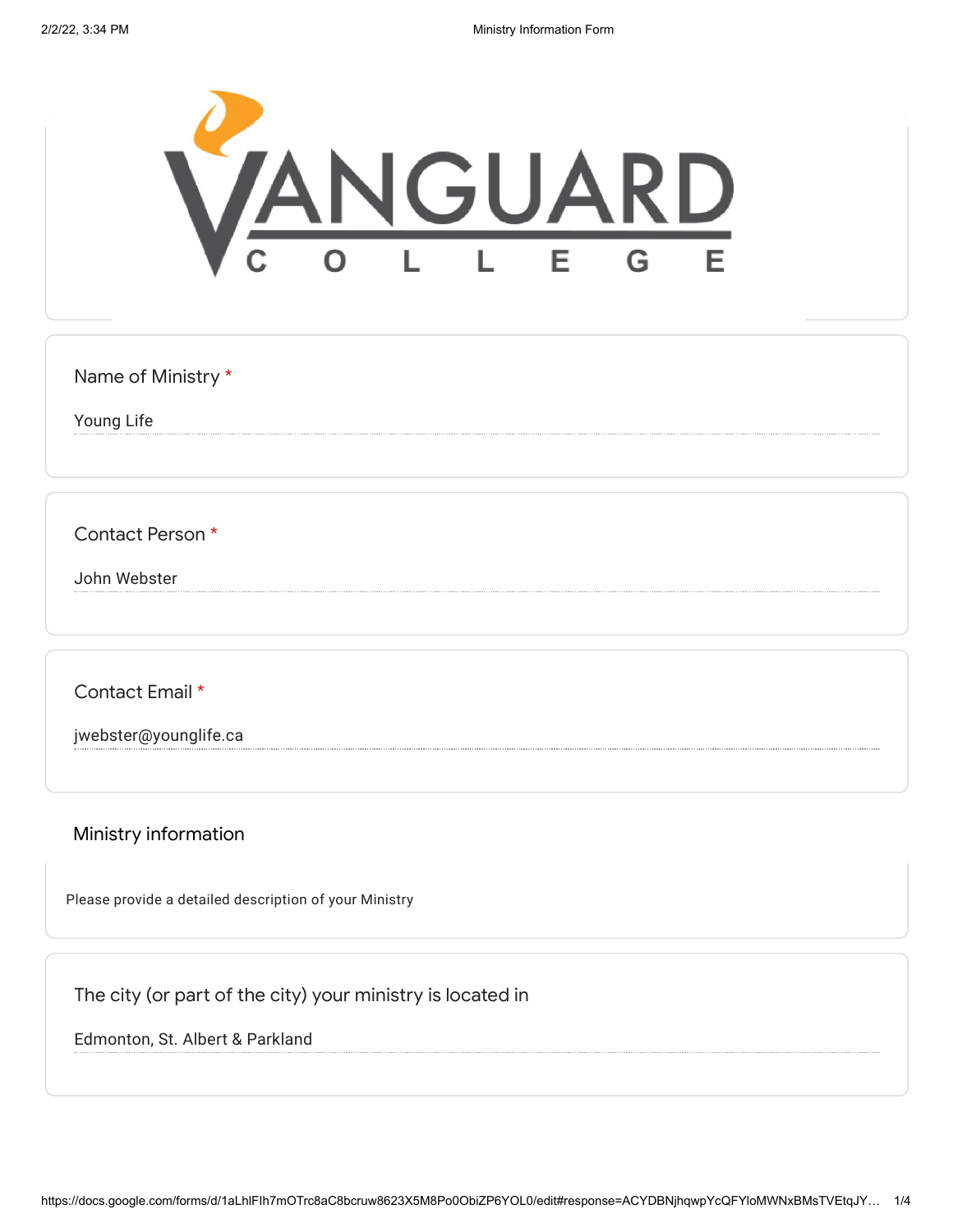Denomination or Affiliation of your ministry

Non-Denonminational

Approx. size of your ministry

Large - over 100 staff nationally - Edmonton 20 staff.

Please share a little about your ministry including your mission and vision. \*

Young Life is a Christian mission loving teens in their world and encouraging them ton know Jesus Christ. We go to where kids are & build personal relationships with them. We provide fun, adventures & life changing experiences. We do this working alongside like-minded adults who believes every teen has the right to hear the Gospel.

## Placement Information

Please complete the following information about placement opportunities

How many placement students would your ministry be looking to host?

5

What department would a student be working in? ex. pastoral, children, youth, worship etc. \*

Youth or pastoral